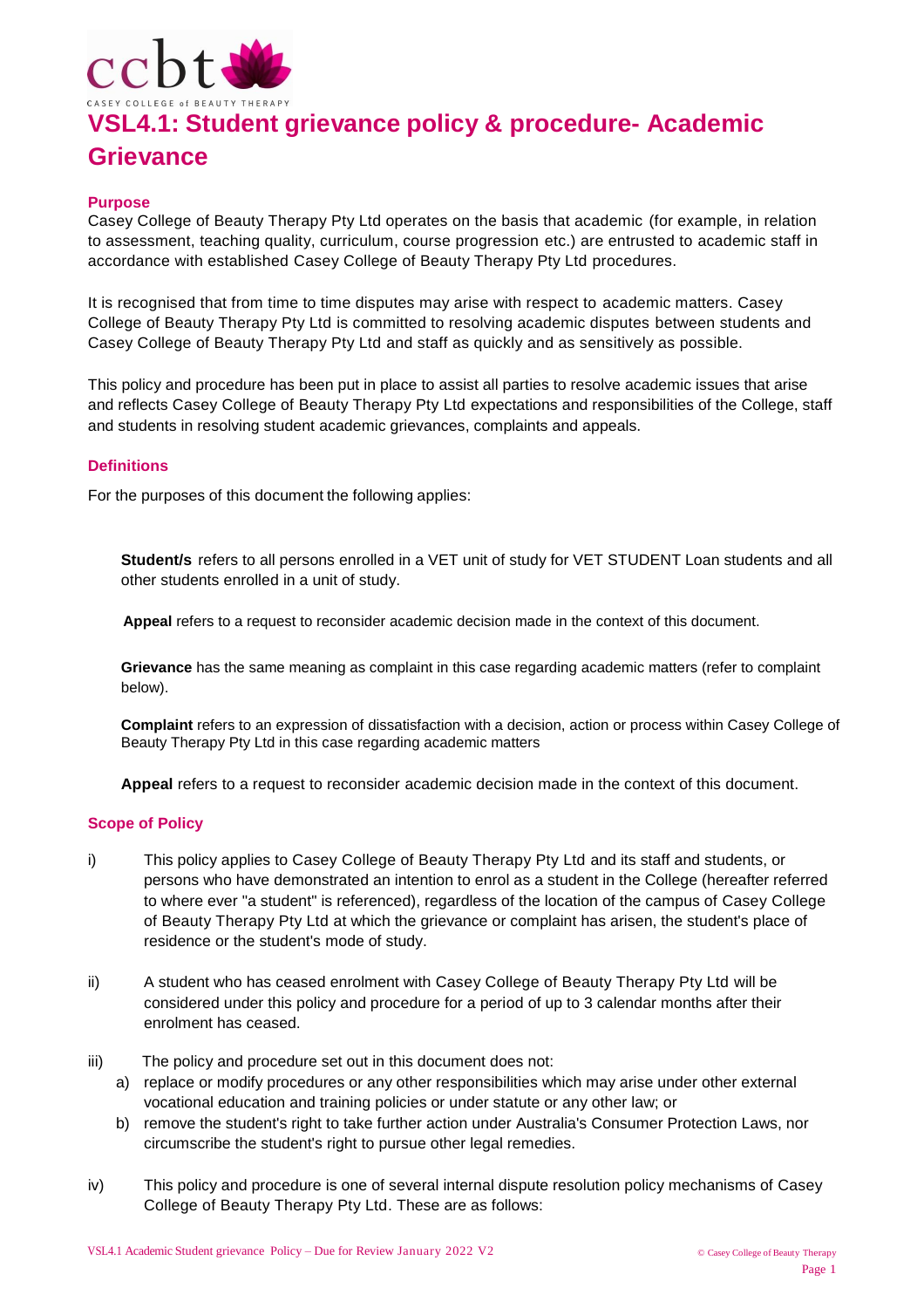

### **Grievance**

- a) For a dispute with respect to assessment appeals, students should initially follow the College's processes for appealing an assessment result or final result, before pursuing the procedure described in this Student grievance policy & procedure – Academic Grievance
- b) For a dispute with respect to non-academic matters refer to Casey College of Beauty Therapy Pty Ltd Student grievance policy & procedure – Non Academic Grievance. Non-academic matters generally include those matters which do not relate to student progress, assessment, curriculum and awards in a course of study and includes complaints in relation to personal information that the College holds in relation to the student;
- c) For a dispute with respect to academic matters refer to this Student grievance policy & procedure Academic Grievance. Academic matters generally include student progress, assessment (apart from initial assessment appeal(s) as indicated at item iv(a) directly above), curriculum, and awards in a course of study;
- d) For a grievance, complaint or appeal with respect to a refund of an upfront payment made direct to Casey College of Beauty Therapy Pty Ltd refer to the Fees and Charges Policy and Procedure and the Recrediting review and Refund Policy and Procedure; and
- e) For a grievance, complaint or appeal concerning the reimbursement for a module or unit refer to the Fees and Charges Policy and Procedure and the Re-crediting review and Refund Policy and Procedure. The policies and processes above are available from the policy page on Casey College of Beauty Therapy Pty Ltd website.
- v) The above mentioned internal dispute resolution mechanisms extend to make available external dispute resolution processes should the internal dispute resolutions process be exhausted. For details on available external appeal options and contacts refer to "Stage 4: External Appeals", herein.
- vi) A student who is unsure which policy mechanism relates to the nature of their grievance or complaint should seek advice from Casey College of Beauty Therapy Pty Ltd CEO.

### **Principles**

The following principles underpin student grievance, complaint and appeal resolution processes against academic decisions:

### i) **Availability**

This policy is freely available to all students and staff.

- It is made available through several mechanisms, which include, but are not limited to:
- publication on to Casey College of Beauty Therapy Pty Ltd public website;
- provision to students before they enter into a Confirmation of Enrolment (COE) agreement or pay any financial amount for their registered course enrolment, whichever happens first;
- provision to students at orientation and/or within 5 working days after the student starts attending a College course in which he or she is enrolled, whichever happens first; and
- reference in the orientation procedures for permanent and casual academic and administrative to Casey College of Beauty Therapy Pty Ltd staff.

### ii) **Timeliness**

It is to Casey College of Beauty Therapy Pty Ltd intention that any dispute will be resolved without undue delay. Deadlines prescribed in this policy and procedure should normally always be followed, unless exceptional circumstances prevail. If the deadline is to be exceeded by staff, the student must always be informed of the length of and reason for the delay. If the deadline is to be exceeded by the student, the student must ensure the staff member is always informed of the length of and reason for the delay.

### iii) **Confidentiality**

Student grievances, complaints and appeals will be treated confidentially at all stages of the process. Access to information about a grievance, complaint or appeal shall be strictly limited to those staff that "have a need to know" in order to deal with the grievance, complaint or appeal.

### iv) **Without disadvantage**

The fact that a complaint has been made under this policy will not disadvantage the complainant and/or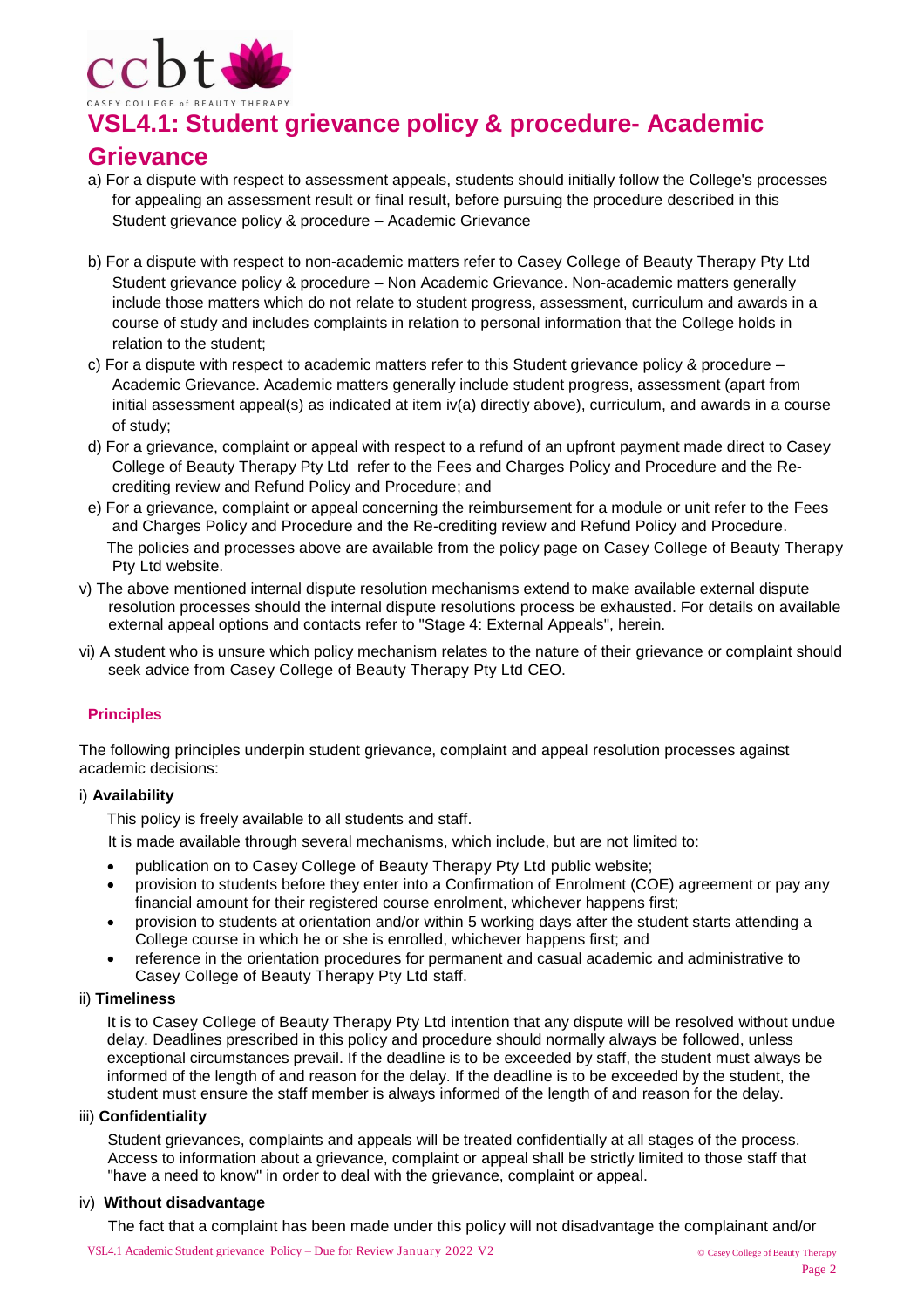

### **Grievance**

respondent in any way, especially by way of victimisation or discrimination. That said, the fact that a student has had to complain may of itself cause disadvantage, for example, delay in finalising an enrolment for a module. However, a student should be able to complain under these procedures and feel confident that they will not be disadvantaged or discriminated against in any other way.

### v) **Procedural fairness**

Grievances, complaints and appeals will be handled in accord with Casey College of Beauty Therapy Pty Ltd Principles of Procedural Fairness, which can be accessed from the policy page on the Casey College of Beauty Therapy Pty Ltd website.

### vi) **Continuation of Casey College of Beauty Therapy Pty Ltd and module enrolment**

Whether a student's College enrolment will be maintained throughout a student's participation in an internal or external appeals process depends on the type of appeal.

### **Students internal and external grievances, complaints and appeals process**

A student's enrolment will be maintained throughout the student's participation in the internal and external grievance, complaint and appeals process for all types of grievances, complaints or appeals, until the matter has been decided.

### vii) **Continuation of learning opportunities**

While Casey College of Beauty Therapy Pty Ltd will maintain a student's enrolment, as described above, to Casey College of Beauty Therapy Pty Ltd reserves the right to decide whether or not to continue to offer learning opportunities to the student throughout the internal or external grievances, complaints and appeals process on a case by case basis (for example, decide, case by case, whether or not the student will be permitted to continue to attend classes, be excluded from attending classes but permitted to continue to undertake and complete class work outside of the classroom environment, etc).

Casey College of Beauty Therapy Pty Ltd recognises that decisions to deny learning opportunities to a student throughout the formal grievance, complaint and appeals process may disadvantage the student in their subsequent studies should the appeals process find in the student's favour, and will normally only undertake such action if determined necessary to maintain the College's duty of care to its students, staff and other stakeholders of the College.

### **viii) Record-keeping and access to records**

- A staff member in receipt of documentation in stage 2, 3 or 4 of the academic grievance, complaint or appeal procedure, including emails, letters and supporting materials, is responsible for prompt forwarding of the documentation, in an organised, clear and confidential manner, to the Student Services Manager.
- Records of grievances, complaints and appeals and their outcomes will be kept strictly confidential and filed in a separate file, with a unique folio identifier and stored in the Student Services Managers office for a period of at least five years.
- The complainant and/or respondent will have a right of supervised access to all documents held by the College concerning his or her grievance, complaint or appeal.
- The Student Services Manager shall maintain a Register of Formal Grievance, Complaint and Appeal Cases that records the unique folio number of the case, the date the case was first lodged by the student, the policy and procedure/s under which the case was considered, the procedural stages at which the case was considered, and the date the matter was resolved. Senior staff of the College and staff of Commonwealth and State Government agencies, who may not necessarily have had direct involvement in the formal grievance, complaint and appeal case/s, may access this register if required to do so in their normal work undertakings.

#### ix) **Resolution**

Given the nature of many academic grievances and complaints, most concerns will be normally resolved at the informal stage (stage 1). This form of resolution provides an ideal opportunity for open and direct dialogue between the student and staff member. Additionally, informal resolution normally provides the most time effective mechanism for resolving academic grievances and complaints.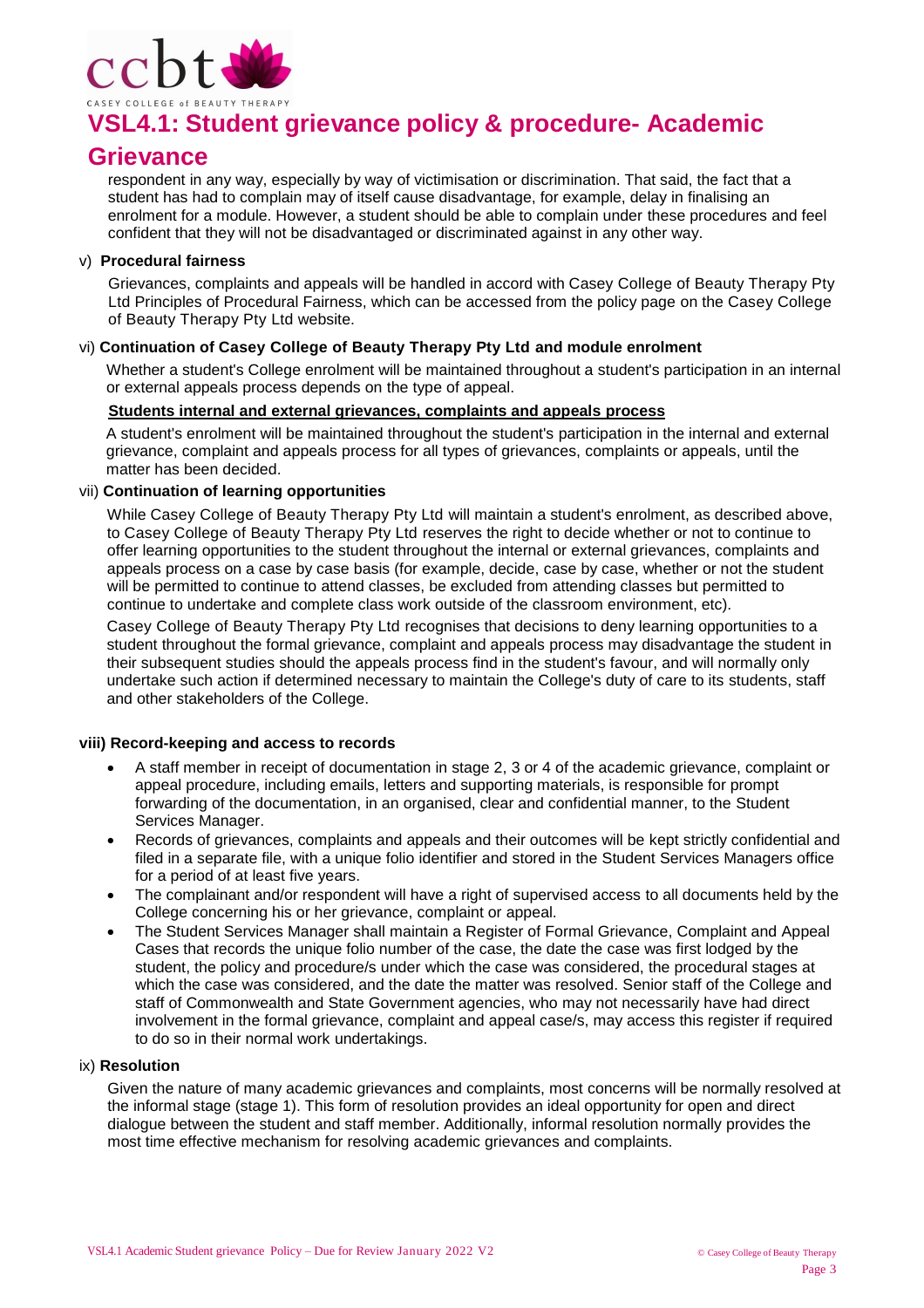

### **Grievance**

### x) **Cost**

Complaint and appeal procedure there will be no charge to the student.

*Please note,* for internal grievance there is a provision for each party to the review to be accompanied or assisted by another person at the review, at that party's cost. For the external stage of the grievance procedure allows for each party to the review to be accompanied or assisted by another person at the review, this will be at that party's cost.

### **The Policy**

i) An academic grievance or complaint may be made against any Casey College of Beauty Therapy Pty Ltd academic decision, action or process.

- ii) **Types of academic grievances, complaints or appeals may include, but are not limited, to**:
	- student progress decisions;
	- assessment matters\*\*;
	- an academic decision of a member of academic staff that affects an individual student or a group of students;
	- content or structure of academic programs or nature of teaching;
	- supervision of practical experience;
	- issues related to authorship or intellectual property;
	- an academic misconduct matter;
	- awards in a course of study.
- iii) In seeking to resolve an academic grievance, complaint or dispute, students and staff should normally first exhaust the dispute resolution mechanisms described in this document.
- iv) A student who is dissatisfied with Casey College of Beauty Therapy Pty Ltd academic decision, action or process has the right to have the matter or decision reviewed and to appeal the decision.
- v) Academic grievances or complaints should normally be lodged up to 10 working days from the date of occurrence of the aggrieved matter.

A student making a grievance, complaint or appeal should clearly and objectively identify the issue, provide evidence in support of his or her grievance or complaint where possible to do so, and organise any evidence in a clear and logical manner.

\*\*Grievance, Complaints and Appeals Concerning an Assessment Result or Final Result

Where the grievance or complaint concerns an assessment result or final result the student must initially follow with Casey College of Beauty Therapy Pty Ltd processes for appealing an assessment result or final result, which normally includes lodging an Assessment Appeal Form. The grounds for expressing a grievance or appeal against a result for a module or unit assessment or examination assessment are outlined on the applicable appeals form available from Casey College of Beauty Therapy Pty Ltd website.

### **Stages of the Academic Grievances, Complaints and Appeals Resolution Process**

- i. There are four stages in the processes associated with the resolution of an academic grievance, complaint or appeal with each stage representing an increase in the level of formality with which the grievance, complaint or appeal is managed. The stages of the process are:
	- **Stage 1. Informal Discussion/ Negotiation** between the student and staff member involved, and/or the supervisor of the staff member involved.
	- **Stage 2. Formal Internal Grievance/Complaint/Appeal** to the Director of Casey College of Beauty Therapy Pty Ltd.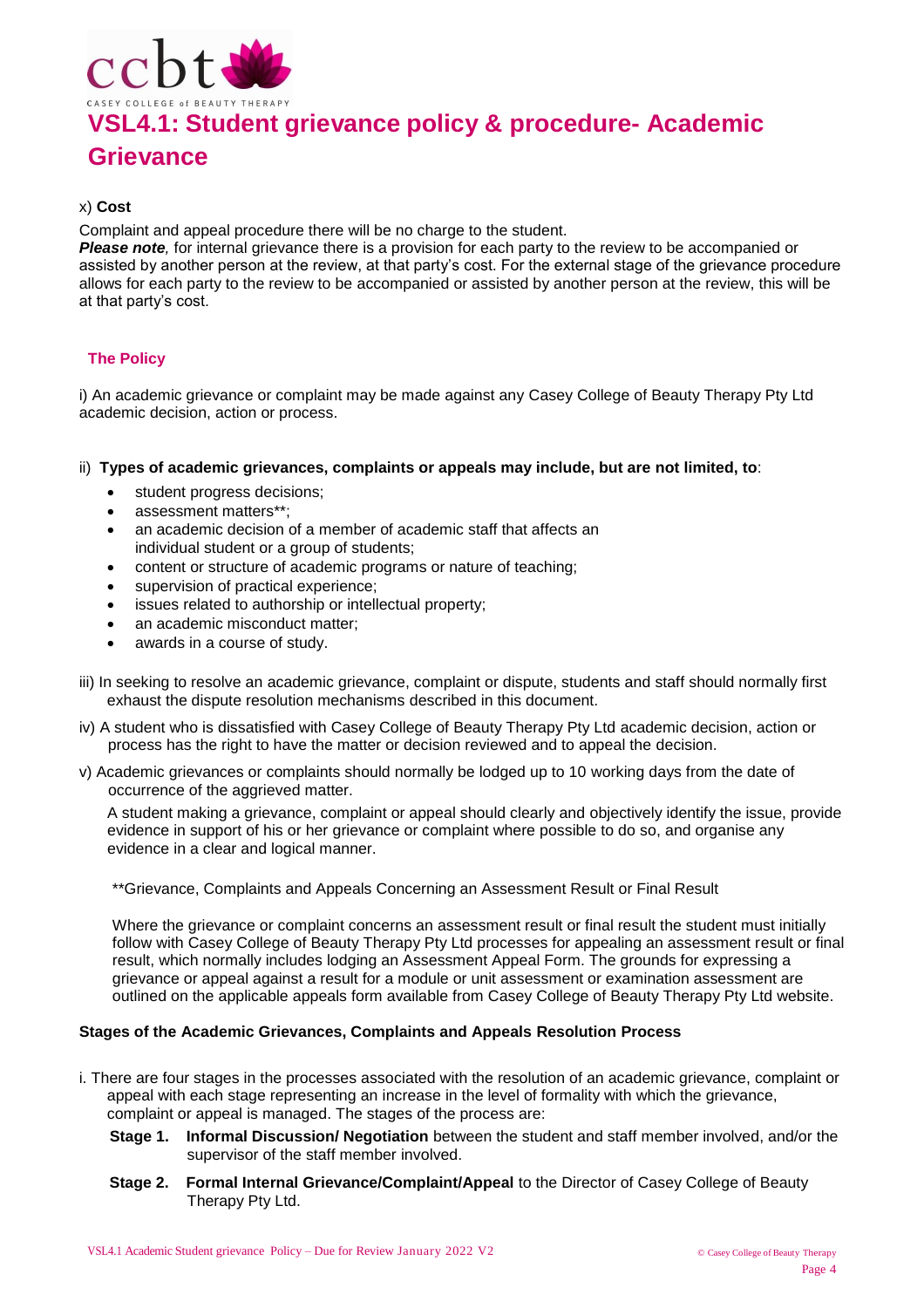

### **Stage 3. Formal Internal Appeal to the CEO**

- **Stage 4. External Appeal** normally to a person/body nominated by Casey College of Beauty Therapy Pty Ltd as the External Review or the applicable VET regulatory authority
- ii. When escalating an appeal between and/or within a stage, the student must present evidence that the previous determination was lacking in either judgement and/or due process. If this is impractical, complainants should communicate with the Student Services Manager.
- iii. For each stage of the process, both the complainant and respondent have the right to be represented by a third party.
- iv. For each stage of the process, both the complainant and the respondent have the right to a full explanation in writing for decisions and actions taken as part of the procedures.

**Stage 1. Informal discussion/negotiation** between student and staff member involved to resolve the grievance or complaint.

Normally within 10 working days of the occurrence of the academic grievance the student should liaise with the staff member concerned and discuss/negotiate their concerns with a view to arriving at a mutually agreeable resolution.

The student is responsible for ensuring in entering this informal discussion/negotiation that they make clear the nature and grounds of the academic grievance or complaint and, where applicable, provide evidence to support any claims.

Following the discussion, the staff member will investigate the grievance or complaint with procedural fairness, and may consult with relevant academic and administrative staff, as well as students of Casey College of Beauty Therapy Pty Ltd as part of these investigations, and may engage in further informal discussion with the student.

The staff member shall normally respond to the student, normally in writing via email, within 10 working days of the student's initial raising of their grievance or complaint. This response will briefly outline the nature and grounds of the student's grievance or complaint and the staff member's decision on the matter. This response will also include a copy of the Student grievance policy & procedure – Academic Grievance

If the student is satisfied with the response at this stage, no further action is required. If the student is dissatisfied with the response, or the decision outcome or the time taken to resolve the matter, he or she should proceed to Stage 2.

### **FORMAL RECORDING OF ACADEMIC GRIEVANCES, COMPLAINTS AND APPEALS COMMENCES FROM STAGE 2**

### **Stage 2. Formal Internal Grievance/Complaint/Appeal**

A student at this stage may:

- lodge a formal appeal against the outcome concerning his or her academic grievance or complaint that was made by the staff member at Stage 1; or
- lodge a formal academic grievance or complaint.

The student should normally lodge their formal grievance, complaint or appeal within 10 working days of the grievance or complaint's occurrence or the student's receipt of the staff member's decision at Stage 1, as applicable.

This is the first of the formal grievance, complaint and appeal stages. As such, the student must express the nature and grounds of their grievance, complaint or appeal, in writing, either via email or letter, to the Director of Casey College of Beauty Therapy Pty Ltd.

The student should, in this written communication:

- make clear the nature and grounds for his or her grievance, complaint or appeal;
- indicate whether or not he or she has pursued Stage 1 of this procedure, and if not briefly make clear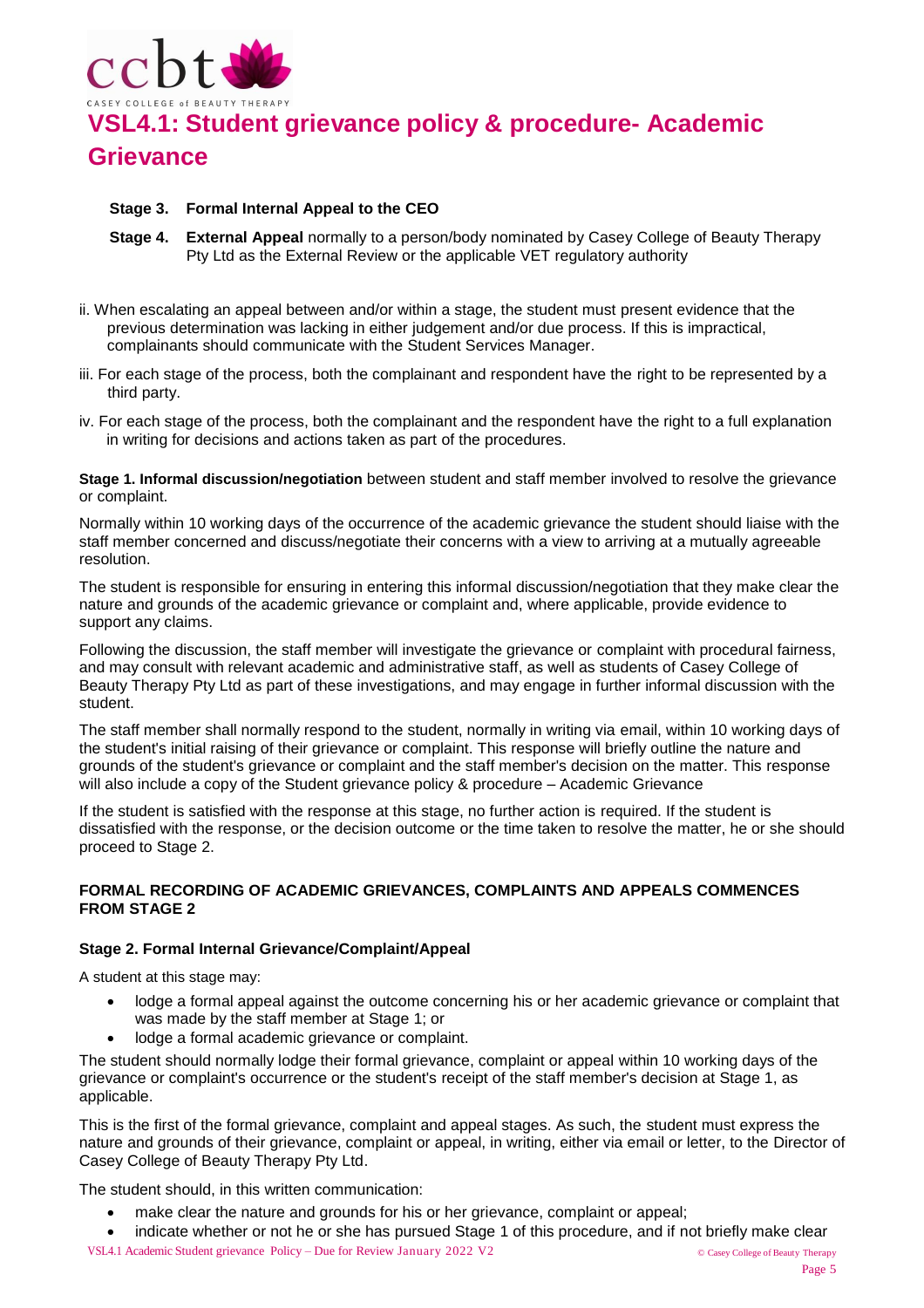

### **Grievance**

the reasons for not doing so;

- provide the date of the initial decision (if applicable);
- explain why a reconsideration is being requested (if applicable);
- attach copies of any written communication between the student and the staff member that took place at Stage 1 (if applicable); and
- attach evidence that supports his or her grounds for grievance, complaint or appeal, where available (which may include new evidence).

The CEO/Director will investigate (or oversee the investigation of) the case presented with procedural fairness and may:

- designate any staff member, at the same organisational level or lower who has not had prior involvement in the case, to assist with the investigation;
- consult with relevant academic and administrative staff at the same organisational level or lower, as well as students of the College, on matters pertaining to the case; and/or
- request the student to meet with them in person or via teleconference to discuss the case.

The Director will respond to the student, in writing via email or letter, within 20 working days of receipt of the student's written grievance, complaint or appeal.

If the student has lodged an initial grievance or complaint, this response will make clear the decision of the Director and the reasons for the decision.

If the student is appealing a decision made by a staff member at Stage 1, this response will make clear whether, as a result of the findings from the investigation, it has been decided to:

- confirm the original decision; or
- vary the original decision, stating the details of the variance; or
- set the decision aside and substitute a new decision, stating the new decision.

This communication will also include a copy of the College's Student grievance policy & procedure – Academic Grievance.

If the student is satisfied with the response at this stage, no further action is required. If the student is dissatisfied with the response, or the decision outcome or the time taken to resolve the matter, he or she should proceed to Stage 3.

### **Stage 3. Formal Internal Appeal to the CEO**

A student may formally appeal a decision made at Stage 2, normally within 10 working days of their receipt of the written response from CEO/Director.

At this stage, the student must express the nature and grounds of their appeal, in writing either via email or letter, to the CEO. The student should, as part of this communication:

- a) make clear the nature and grounds for his or her grievance, complaint or appeal;
- b) indicate whether or not he or she has pursued Stage 1 and/or Stage 2 of this procedure, and if not briefly make clear the reasons for not doing so;
- c) provide the date of the initial decision (if applicable);
- d) explain why a reconsideration is being requested (if applicable);
- e) attach copies of any written communication between the student and the staff member that took place at Stage 1 and/or Stage 2 (if applicable); and
- f) attach evidence that supports his or her grounds for grievance, complaint or appeal, where available (which may include new evidence).
- The CEO will investigate the case presented with procedural fairness.

The CEO may establish an Academic Appeals Committee of two or three members nominated by the CEO, which may include a member of the College Council or Academic Board or one of its standing Committees, and/or a Director. The CEO, to whom a formal grievance or complaint was lodged at Stage 2, may not be nominated to be part of the Academic Appeals Committee. In the course of this investigation, the CEO, and any staff designated to be involved in the investigation, has the discretion to: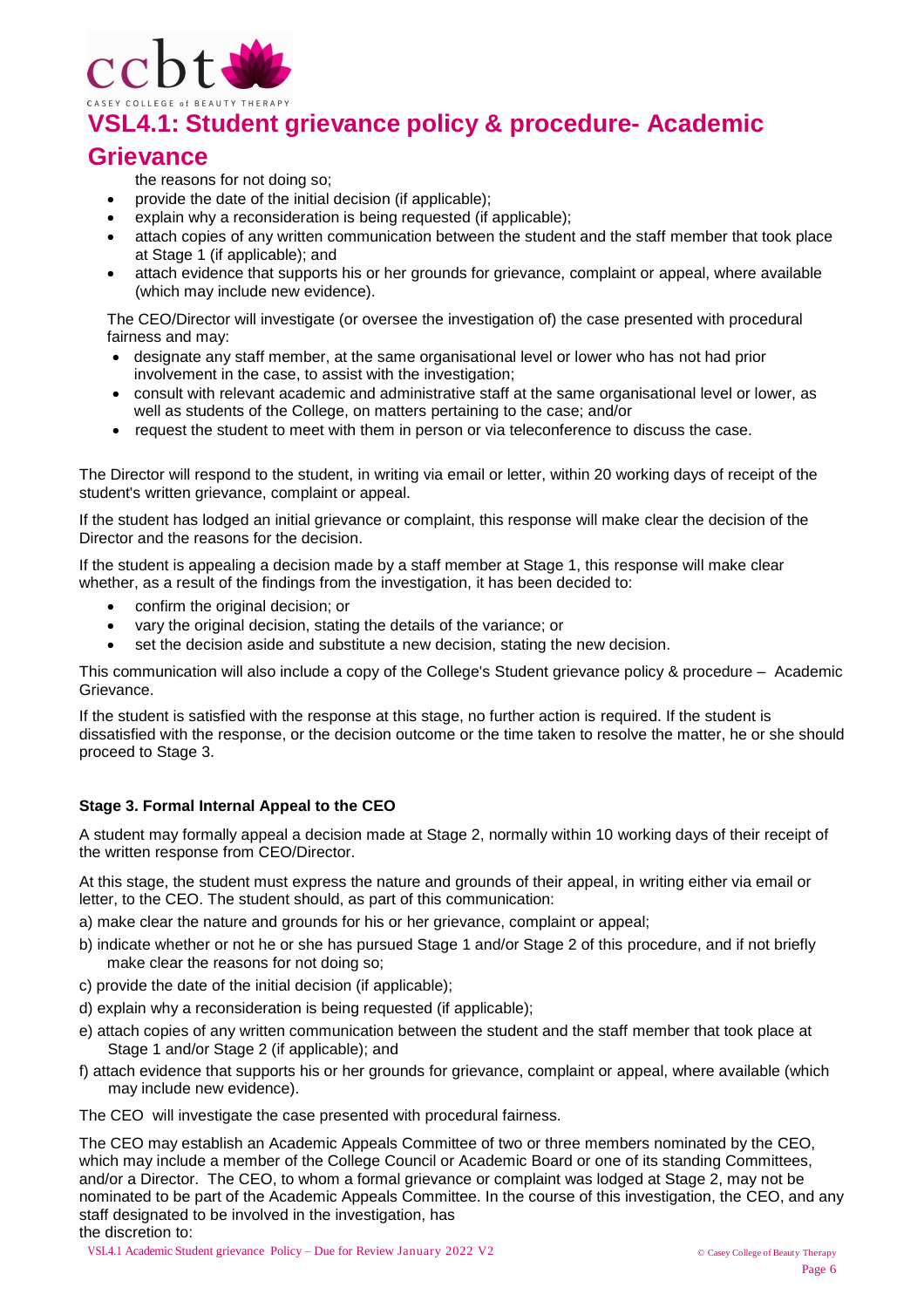

- a) consult with relevant academic and administrative staff, as well as students of Casey College of Beauty Therapy Pty Ltd, on matters pertaining to the case; and/or
- b) request the student to meet with the Committee in person or via teleconference to discuss the case.

The student will be advised of the outcome of the appeal, in writing via email or letter, within 20 working days of receipt of the student's written grievance/complaint/appeal.

This response will make clear whether, as a result of the findings from the investigation, it has been decided to: a) confirm the original decision; or

- b) vary the original decision, stating the details of the variance; or
- c) set the decision aside and substitute a new decision, stating the new decision.

This communication will also include a copy of the College's Student grievance policy & procedure – Academic **Grievance** 

If the student is satisfied with the response at this stage, no further action is required.

If the student is dissatisfied with the response, or the decision outcome or the time taken to resolve the matter, he or she should proceed to Stage 4.

### **Stage 4. External Appeal**

Vocational education and training (VET) students dissatisfied with the outcome of the internal grievance, complaint and appeals process have a number of external appeal options available to them. There may be costs for lodging an external grievance, complaint or appeal. For further details on these costs refer to item 4(x) above.

### **VOCATIONAL EDUCATION AND TRAINING STUDENTS**

VET students can elect to take their appeal or grievance to Australia's national VET regulator, the Victoria Registration and Qualification Authority (VRQA). For further details refer to the Authority's website <http://www.vrqa.vic.gov.au/>

VET students can also elect to take their grievance, complaint or appeal externally to,

#### **Resolution Institute**

Level 1, 13-15 Bridge St Sydney, NSW 2000 Australia Ph: 02 92513366 Email: [infoaus@resolution.institute](mailto:infoaus@resolution.institute) [http://www.resolution.institute](http://www.resolution.institute/)

The College will implement all recommendations arising out of an External Review within the timeframe specified by the external arbiter or relevant State Registration Authority. Alternatively, if a timeframe is not specified by the external arbiter or relevant State Registration Authority, all recommendations will be implemented by the College within 10 working days.